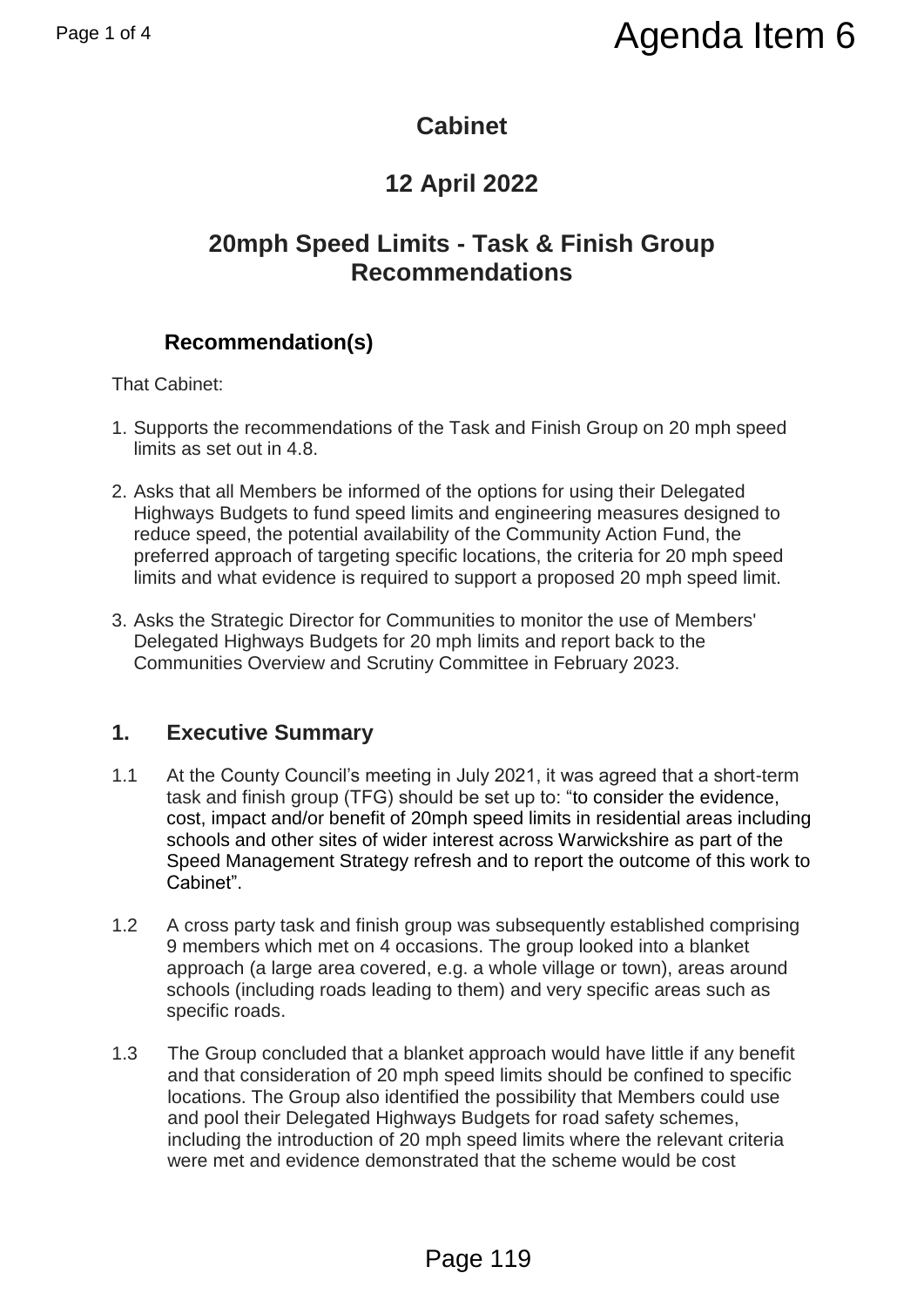effective. The Group agreed a set of related recommendations which are set out in Section 4 below.

#### **2. Financial Implications**

- 2.1 As this money has already been allocated in the budget, there would be no financial implications.
- 2.2 When the Community Action Fund is launched in Spring 2022, funding raised through this fund will be matched by the County Council. The funding for this has already been set aside.

#### **3. Environmental Implications**

3.1 The environmental impacts of 20 mph zones will vary according to the circumstances and would need to be factored into decision-making on a scheme-by-scheme basis. Lower speeds can reduce fuel consumption and air and noise pollution as well as encouraging the confidence of walkers and cyclists, but speed limits and associated engineering measures can increase acceleration and deceleration and potentially displace traffic to other roads. However, there is little evidence that a reduction in speed limits alone will lead to reduced speeds. Page 2 of 4<br>
effective. The Group agreed a set of related<br>
out in Section 4 below.<br>
2.<br>
2. Financial Implications<br>
2.<br>
2. When the Community Action Fund is launch<br>
through this fund will be matched by the Course<br>
through t

#### **4. Supporting Information**

- 4.1 The Group discussed how effective a 20mph limit would be with drivers, the effectiveness of 20mph limits already implemented in Warwickshire, the option of advisory 20mph limit signs outside schools and specific roads that would benefit most from 20mph limits, e.g. outside schools.
- 4.2 Two locations in Warwickshire were investigated for a blanket approach, i.e. the whole area being put into a 20mph limit. The findings were that this approach in a village (New Arley) would have no benefits and in a town (Kenilworth) it would have a small benefit. Full details of cost estimates are available on request. The village would cost £34,000 for a blanket approach and the town would cost £141,000-£167,000 depending on the extent of coverage.
- 4.3 Following the assessment of the blanket approach, it was agreed that blanket approaches were not effective when considering cost and impact and more focused targets should be reviewed instead, e.g. specific roads. However, there was a disagreement on the size of the radius that would be needed around schools to protect pupils travelling to and from school (some of the options for radiuses would cover whole towns).
- 4.4 The Group were informed that SatNav data is useful for identifying potential schemes, but all proposed schemes should have appropriate up to date traffic speed surveys to confirm average speeds.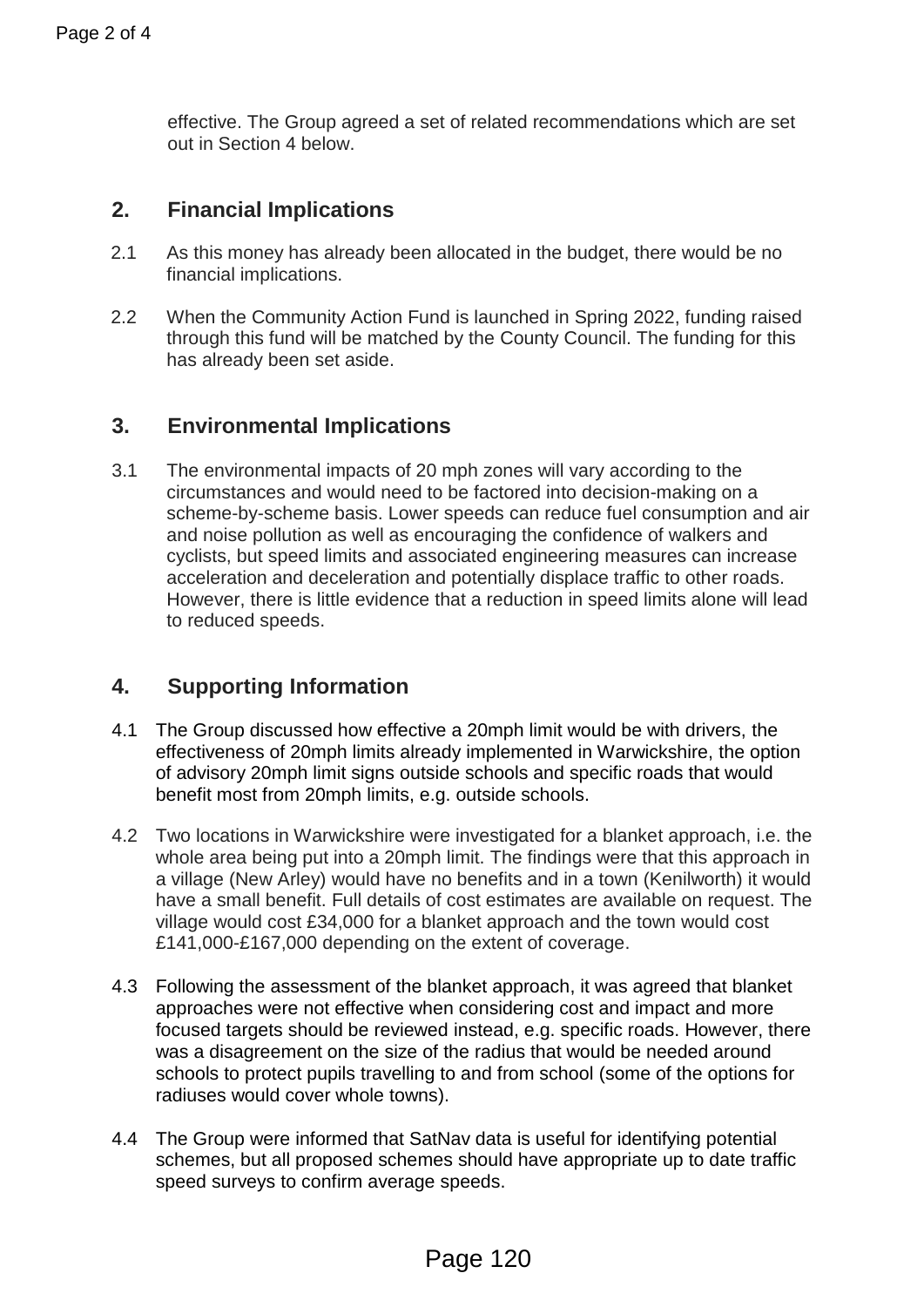- 4.5 The Group were made aware that they could use their delegated budgets for road safety engineering measures to reduce speeds, whether to support 20mph limits or independent of a reduction in the speed limit.
- 4.6 Based on experience of 20mph zones that have already been introduced elsewhere, the Group was informed by officers and Warwickshire police that 20mph limits were only effective if drivers were already abiding by the speed limit and the average speed in an area was 26-27mph in a 30mph zone. In the London Borough of Islington when the speed limit was reduced to 20mph, there was only a 0.5 mph speed reduction on average by drivers.
- 4.7 Before the Group debated and agreed its recommendations in July 2021, all elected members were given a presentation by the '20s plenty' campaign with their evidence for 20mph limits.
- 4.8 The final agreed recommendations of the group were approved by a 6-3 vote. These recommendations were that the Group:
- Informs all elected members that they can legitimately use their delegated budgets for road safety schemes in their division, including the implementation of 20mph limits where appropriate. This includes the ability for members to put their delegated budgets together for larger schemes that would cross divisions. Schemes are more likely to be appropriate for a 20mph limit where the current average speed across a road or group of roads is 24mph or less, based on existing sat nav data, and are within 1.6km (1 mile) of a school. Page 3 of 4<br>
14.5 The Group were made aware that they could<br>
road safely engineering measures to reduce<br>
timits or independent of a reduction in the specified<br>
4.6 Based on experience of 20mph zones that ha<br>
elsewhere, the
	- Recommend that all proposed road safety schemes, including a reduction in speed limits, are reviewed by the engineering teams first, to assess the effectiveness of the proposed scheme.
	- Allow the Road Safety team to notify elected members on how they could spend their delegated budgets on road safety measures, including 20mph limits when appropriate.
	- Recommend that the engineering teams monitor the success or otherwise of the use of Members' Delegated Budget for 20mph limits and report back to Communities O&S in February 2023.
	- Metrics for success should be clearly defined before implementation and include the level of accidents plus other readily available relevant data.

#### **5. Timescales associated with the decision and next steps**

5.1 If the recommendations are approved, officers will advise all Members of the options for using delegated budgets and the opportunities which will be offered by the Community Action Fund.

#### **Appendices**

Appendix 1 – Summary of deliberations of final meeting